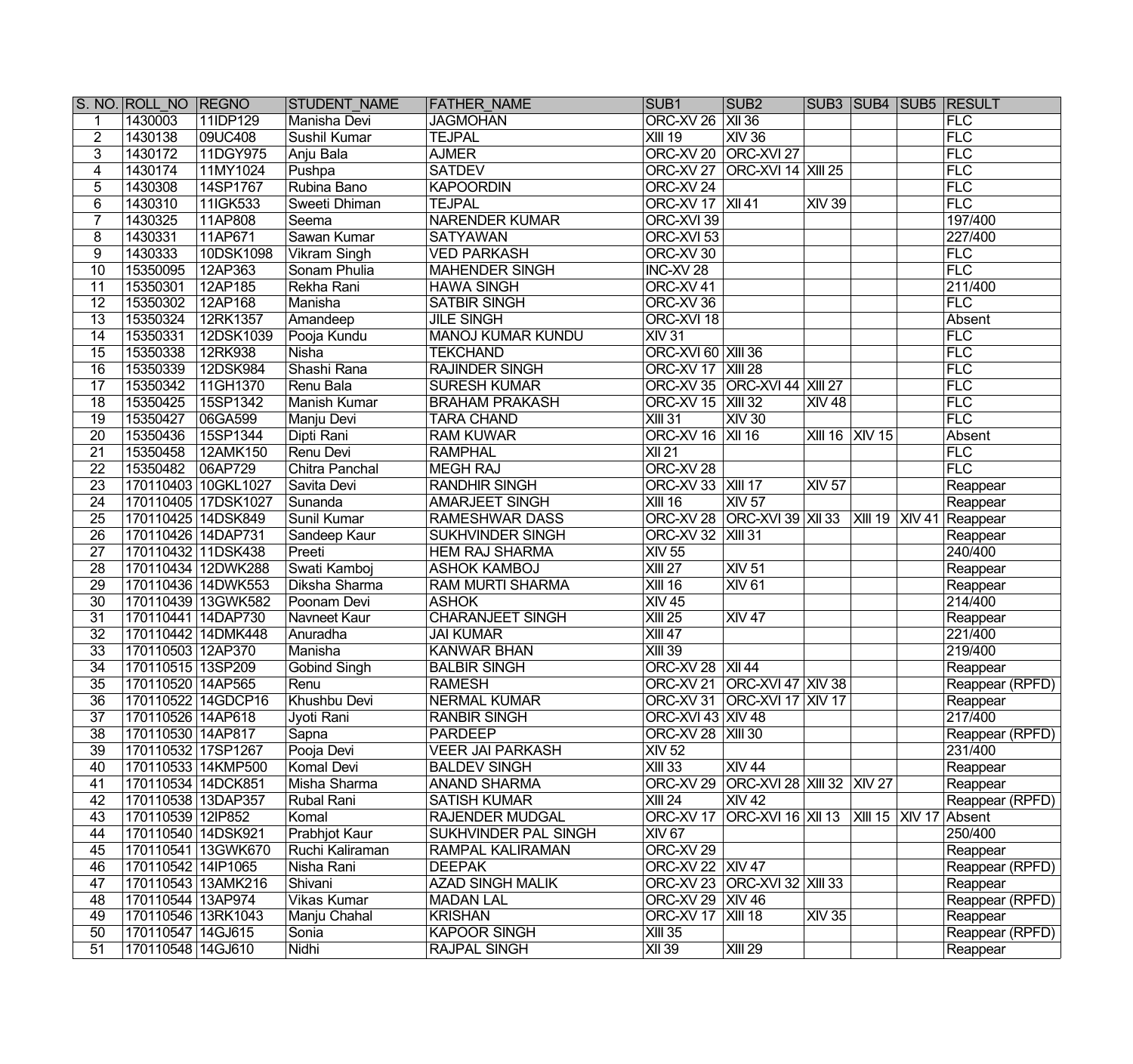| 52              | 170110553 14DWK189  | Sweta Rani          | <b>GULBHAR SINGH</b>    | ORC-XV 33                  |                                                    |                       |           | Reappear (RPFD)             |
|-----------------|---------------------|---------------------|-------------------------|----------------------------|----------------------------------------------------|-----------------------|-----------|-----------------------------|
| 53              | 170110555 14DWK587  | Pargati             | <b>OMPARKASH</b>        | ORC-XV 16   XIII 15        |                                                    | <b>XIV 16</b>         |           | Reappear (RPFD)             |
| 54              | 170110556 14IP1066  | Swati               | <b>KULDEEP SINGH</b>    | ORC-XV 25   XII 15         |                                                    |                       |           | Reappear (RPFD)             |
| 55              | 170110557 14AP838   | Annu                | <b>RAMNIWAS</b>         | ORC-XV 36                  |                                                    |                       |           | Reappear                    |
| $\overline{56}$ | 170110558 14GDCP14  | Sheetal             | <b>UDAY SINGH</b>       |                            | ORC-XV 22 ORC-XVI 37 XII 17                        |                       |           | XIII 18 XIV 41 Reappear     |
| 57              | 170110560 13AP1022  | Jyoti               | <b>SUDHIR PAL</b>       | <b>XIV 53</b>              |                                                    |                       |           | 228/400                     |
| 58              | 170110601 14MY446   | Rhythm Luthra       | <b>MANOJ LUTHRA</b>     | <b>ORC-XV 37   XIII 42</b> |                                                    |                       |           | Reappear                    |
| 59              | 170110606 14MY501   | Pinky               | <b>SATBIR SINGH</b>     | <b>XIV 52</b>              |                                                    |                       |           | 234/400                     |
| 60              | 170110622 14HGJ152  | Shashi Barwal       | <b>GURMELA RAM</b>      | $\overline{X}$ 13          |                                                    |                       |           | Absent                      |
| 61              | 170110627 14GCC323  | Shashi Kumar        | <b>KANWER PAL</b>       | <b>XIII 16</b>             | <b>XIV 50</b>                                      |                       |           | Reappear                    |
| 62              | 170110631 12GC571   | Neha Rani           | <b>SATPAL KUMAR</b>     |                            | ORC-XV 10 ORC-XVI 11 XIII 36 XIV 20                |                       |           | Reappear                    |
| 63              | 170110633 14GY481   | <b>Muskan Singh</b> | <b>JASVINDER SINGH</b>  | <b>ORC-XVI 33 XIII 35</b>  |                                                    | <b>XIV 49</b>         |           | Reappear                    |
| 64              | 170110636 14MY448   | <b>Ritika</b>       | YASHPAL                 | <b>ORC-XV 28   XII 12</b>  |                                                    | <b>XIII 17 XIV 39</b> |           | Reappear                    |
| 65              | 170110642 13HGJ227  | Seema Devi          | <b>SUKHDEV</b>          | ORC-XV 26   XIII 25        |                                                    | <b>XIV 42</b>         |           | Reappear                    |
| 66              | 170110643 14GY482   | Surbhi Nagia        | RAJPAL NAGIA            | ORC-XV 34   XIII 36        |                                                    |                       |           | Reappear                    |
| 67              | 170110644 14SDA380  | Shubham             | <b>SURINDER PAL</b>     | <b>ORC-XV 16 XIV 56</b>    |                                                    |                       |           | Reappear                    |
| 68              | 180102201 15RK881   | Jyoti               | SURESH JAJANWALA        |                            | ORC-XV 62 ORC-XVI 66 XII 55                        |                       |           | XIII 63 XIV 68 314/400      |
| 69              | 180102202 15UC1160  | Vrinda              | PARAMVIR SINGH MANN     |                            | ORC-XV 43 ORC-XVI 62 XII 55                        |                       |           | XIII 61 XIV 70 291/400      |
| 70              | 180102203 15DSK926  | Priyanka Bhardwaj   | <b>KARUN</b>            |                            | ORC-XV 45 ORC-XVI 63 XII 52                        |                       |           | XIII 47 XIV 64 271/400      |
| 71              | 180102204 15DWK309  | Rakhi               | <b>RAJPAL</b>           | ORC-XV 46                  | <b>ORC-XVI 67 XII 50</b>                           |                       |           | XIII 58 XIV 73 294/400      |
| 72              | 180102205 15DSK1086 | Vrinda              | <b>VIKAS</b>            |                            | ORC-XV 53 ORC-XVI 59 XII 58                        |                       |           | XIII 61 XIV 68 299/400      |
| 73              | 180102206 15DSK1026 | Anuja Dhakla        | <b>DHARAMVIR</b>        |                            | ORC-XV 40 ORC-XVI 53 XII 49                        |                       |           | XIII 53 XIV 59 254/400      |
| 74              | 180102207 15DWK363  | Ritu Dhingra        | <b>VED PARKASH</b>      |                            | ORC-XV 66 ORC-XVI 68 XII 57                        |                       |           | XIII 56 XIV 70 317/400      |
| 75              | 180102208 15IP397   | Simran              | <b>DARA SINGH</b>       |                            | ORC-XV 44   ORC-XVI 64   XII 52                    |                       | $XIII$ 48 | XIV 65 273/400              |
| 76              | 180102209 15GKL1057 | Pranshul            | <b>RAJIV KUMAR</b>      |                            | ORC-XV 41   ORC-XVI 53   XII 44                    |                       |           | XIII 41   XIV 58   237/400  |
| 77              | 180102210 15DWK319  | Komal               | <b>JITENDER</b>         |                            | ORC-XV 46   ORC-XVI 60   XII 47                    |                       |           | XIII 51 XIV 64 268/400      |
| 78              | 180102211 15JMA354  | Sakshi Devi         | <b>RAMESH KUMAR</b>     |                            | ORC-XV 38   ORC-XVI 59   XII 53                    |                       |           | XIII 49 XIV 67 Reappear     |
| 79              | 180102212 14DSK1145 | Kirti Gupta         | <b>VIPIN KUMAR</b>      |                            | ORC-XV 42 ORC-XVI 49 XII 42                        |                       | XIII 47   | XIV 57 237/400              |
| 80              | 180102213 15DSK1024 | Ravina              | <b>KRISHAN CHANDER</b>  |                            | ORC-XV 42 ORC-XVI 52 XII 48                        |                       |           | XIII 49 XIV 62 253/400      |
| 81              | 180102214 15DSK1063 | Srishti Malhotra    | <b>VISHAL MALHOTRA</b>  |                            | ORC-XV 44   ORC-XVI 51   XII 42                    |                       |           | XIII 52 XIV 58 245/400      |
| $\overline{82}$ | 180102215 15DSK796  | Shalini             | <b>RAMESH KUMAR</b>     |                            | ORC-XV 30 ORC-XVI 44 XII 42                        |                       |           | XIII 47 XIV 45 Reappear     |
| $\overline{83}$ | 180102216 18DSK907  | Amanpreet Kaur      | <b>KUSHWINDER SINGH</b> |                            | ORC-XV 40 ORC-XVI 54 XII 37                        |                       | $XIII$ 50 | XIV 62 Reappear             |
| 84              | 180102217 15UC853   | Gagandeep Kaur      | <b>SAHDEV SINGH</b>     |                            | ORC-XV 47 ORC-XVI 66 XII 46                        |                       | XIII64    | XIV 69 292/400              |
| 85              | 180102218 15DWK647  | Anu Sharma          | <b>NARESH KUMAR</b>     |                            | ORC-XV 47 ORC-XVI 46 XII 42                        |                       | $XIII$ 47 | XIV 53 235/400              |
| 86              | 180102219 13GKL1218 | Kuldeep Singh       | <b>SULTAN SINGH</b>     |                            | ORC-XV 26 ORC-XVI 42 XII 41                        |                       | XIII 46   | XIV 43 Reappear             |
| 87              | 180102220 15GWK570  | Lavisha Kamboj      | <b>PARVEEN KUMAR</b>    |                            | ORC-XV 55 ORC-XVI 63 XII 50                        |                       |           | XIII 64 XIV 71 303/400      |
| $\overline{88}$ | 180102221 15 GK646  | Ranji Bala          | <b>SOM DUTT</b>         |                            | ORC-XV 51 ORC-XVI 57 XII 40 XIII 44 XIV 61 253/400 |                       |           |                             |
| 89              | 180102222 15DSK1007 | Aastha              | <b>JAGVINDER</b>        |                            | ORC-XV 53   ORC-XVI 61   XII 48                    |                       |           | XIII 45  XIV 61   268/400   |
| 90              | 180102223 15GNK559  | Seema               | <b>RAMESH KUMAR</b>     |                            | ORC-XV 36   ORC-XVI 55   XII 47                    |                       |           | XIII 51 XIV 61 Reappear     |
| 91              | 180102224 15DMK269  | Sandhya             | PAWAN KUMAR             |                            | ORC-XV 30 ORC-XVI 50 XII 55                        |                       |           | XIII 48 XIV 51 Reappear     |
| 92              | 180102225 16GWK567  | Komal               | <b>RAM KUMAR</b>        |                            | ORC-XV 42 ORC-XVI 60 XII 48                        |                       |           | XIII 49 XIV 57 256/400      |
| 93              | 180102226 14DSK910  | Arti Saini          | <b>RAM KUMAR</b>        |                            | ORC-XV 42   ORC-XVI 51   XII 46                    |                       |           | XIII 46 XIV 56 241/400      |
| 94              | 180102227 15JC237   | Pooja               | <b>JAGDISH CHANDER</b>  |                            | ORC-XV 43   ORC-XVI 52   XII 47                    |                       |           | XIII 51 XIV 61 251/400      |
| 95              | 180102228 15BP775   | Mohit Sirohi        | <b>KRISHAN LAL</b>      |                            | ORC-XV 32   ORC-XVI 39   XII 31                    |                       |           | XIII 32   XIV 50   Reappear |
| 96              | 180102229 15GJ1068  | Priyanka            | <b>JASWANT</b>          |                            | ORC-XV 26 ORC-XVI 48 XII 40                        |                       |           | XIII 40 XIV 48 Reappear     |
| 97              | 180102230 15DMK235  | Manisha             | <b>SANJEEV KUMAR</b>    |                            | ORC-XV 48 ORC-XVI 63 XII 48                        |                       |           | XIII 52 XIV 58 269/400      |
| 98              | 180102231 15GKL852  | Jyoti               | <b>SURESH KUMAR</b>     |                            | ORC-XV 61   ORC-XVI 66   XII 60                    |                       |           | XIII 62   XIV 70   319/400  |
| 99              | 180102232 14DMK512  | <b>Ritu Kumari</b>  | <b>SURESH KUMAR</b>     |                            | ORC-XV 19   ORC-XVI 33   XII 38                    |                       |           | XIII 45 XIV 53 Reappear     |
| 100             | 180102233 15DSK1012 | Radhika Sharma      | <b>PARVEEN SHARMA</b>   |                            | ORC-XV 38 ORC-XVI 49 XII 47                        |                       |           | XIII 58 XIV 63 Reappear     |
| 101             | 180102234 15GWK574  | Nitika Sharma       | <b>MAHAVIR SHARMA</b>   |                            | ORC-XV 34 ORC-XVI 58 XII 46                        |                       |           | XIII 49 XIV 60 Reappear     |
| 102             | 180102235 15DSK1023 | Diksha              | <b>SURESH ATREJA</b>    |                            | ORC-XV 59 ORC-XVI 61 XII 49                        |                       |           | XIII 58 XIV 64 291/400      |
| 103             | 180102236 15SNM328  | Jyoti Sharma        | <b>SALINDER KUMAR</b>   |                            | ORC-XV 49   ORC-XVI 55   XII 42                    |                       |           | XIII 54 XIV 55 255/400      |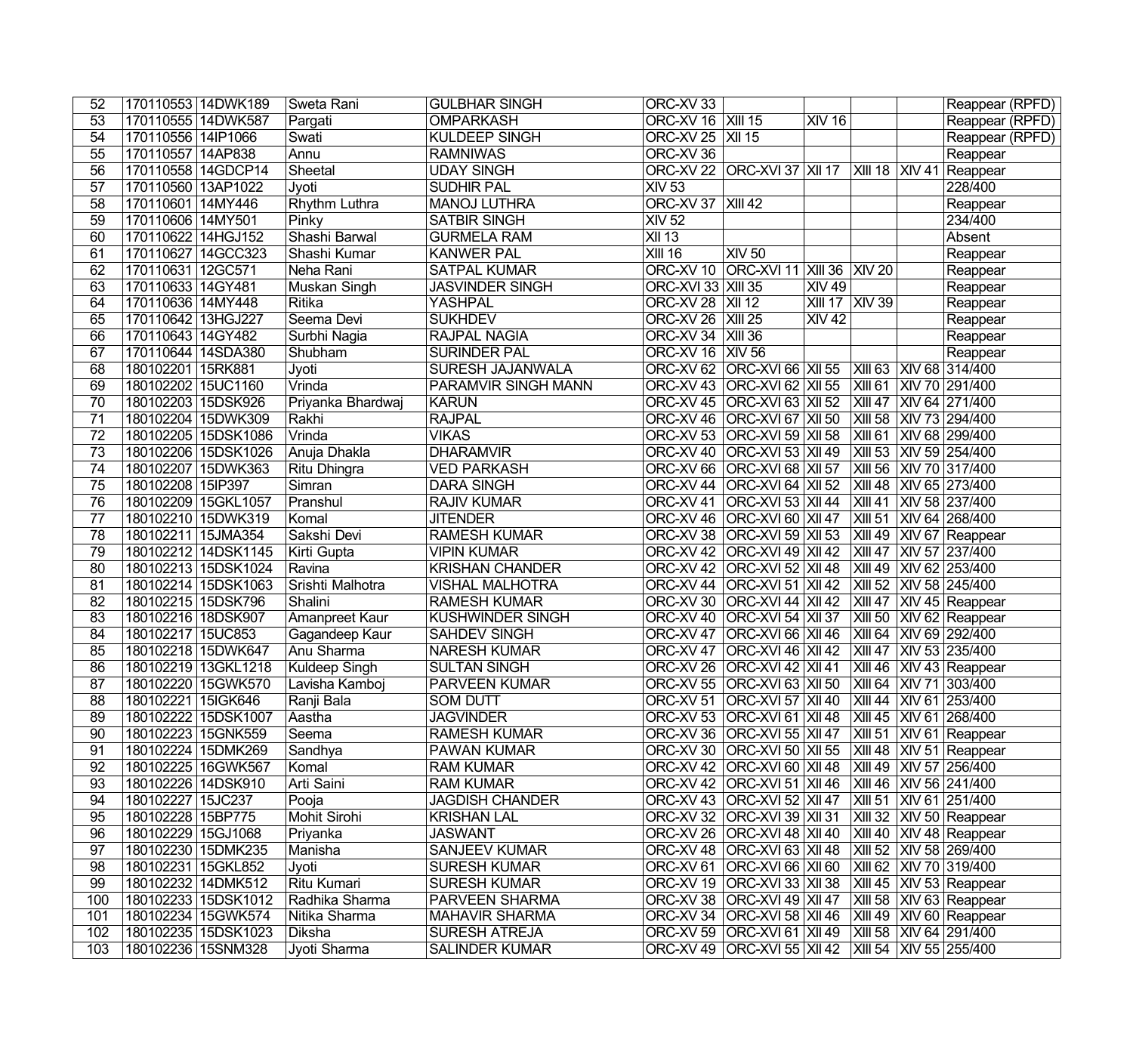| 104 | 180102237 16EUCK2  |                     | Neelam Rani       | <b>MAHENDER SINGH</b>      |                      | ORC-XV 29   ORC-XVI 59   XII 49   XIII 45   XIV 60   Reappear                                                |
|-----|--------------------|---------------------|-------------------|----------------------------|----------------------|--------------------------------------------------------------------------------------------------------------|
| 105 |                    | 180102238 15DSK1015 | Kirti             | <b>KIRPAL SINGH</b>        | ORC-XV 41            | ORC-XVI 67 XII 55 XIII 61 XIV 52 276/400                                                                     |
| 106 | 180102239 15IDP68  |                     | Kirti Sharma      | <b>NARESH KUMAR</b>        | ORC-XV 26            | $ ORC-XVI$ 23 $ XII$ 42 $ XIII$ 33 $ XIV$ 46 Reappear                                                        |
| 107 |                    | 180102301 15GKL1368 | Deepshikha Kamboj | <b>SHYAM LAL KAMBOJ</b>    |                      | ORC-XV 42 ORC-XVI 59 XII 42 XIII 31 XIV 58 Reappear                                                          |
| 108 | 180102302 15RK962  |                     | Neha Dhull        | <b>KULDEEP DHULL</b>       | ORC-XV41             | <b>ORC-XVI 60 XII 50</b><br>$\vert$ XIII 32 $\vert$ XIV 51 Reappear                                          |
| 109 | 180102303 15GJ1232 |                     | Swati             | <b>BHIM SINGH</b>          | ORC-XV 47            | <b>ORC-XVI 62 XII 46</b><br>XIII 41 XIV 64 260/400                                                           |
| 110 | 180102304 18SP1021 |                     | Pooja             | <b>RANDHIR SINGH</b>       | ORC-XV 19            | $\overline{\left  X\right }$ 31 $\overline{\left  X\right }$ 32 Reappear<br>  ORC-XVI 20   XII 29            |
| 111 | 180102305 15AP1345 |                     | Tanu Huria        | YOGRAJ HURIA               | ORC-XV 49            | $ ORC-XVI 57 XII 46$<br>XIII 48 XIV 66 266/400                                                               |
| 112 | 180102306 15SP298  |                     | Sakshi            | <b>SURESH</b>              |                      | ORC-XV 45   ORC-XVI 51   XII 42   XIII 48   XIV 63   249/400                                                 |
| 113 | 180102307 15GKL840 |                     | Sarika            | <b>NARESH KUMAR</b>        |                      | ORC-XV 44   ORC-XVI 51   XII 40<br>$\vert$ XIII 48 $\vert$ XIV 66 $\vert$ 249/400                            |
| 114 | 180102309 15AP1308 |                     | Annu Sindhu       | <b>BHOOP SINGH SINDHU</b>  |                      | XIII 29 XIV 60 Reappear<br>ORC-XV 34 ORC-XVI 42 XII 43                                                       |
| 115 | 180102310 15AS542  |                     | Nidhi Gupta       | NARESH GUPTA               |                      | ORC-XV 31 ORC-XVI 52 XII 41<br>XIII 37 XIV 57 Reappear                                                       |
| 116 | 180102311 15GDCP29 |                     | Priyanka          | RADHEY SHYAM               |                      | ORC-XV 54 ORC-XVI 64 XII 58<br>XIII 61 XIV 71 308/400                                                        |
| 117 | 180102312 14DWK181 |                     | Anjali Devi       | <b>ANIL SHARMA</b>         |                      | ORC-XV 24 ORC-XVI 55 XII 49<br>$XIII$ 48 XIV 56 Reappear                                                     |
| 118 | 180102313 15AP1339 |                     | Sonia             | <b>KARAMBIR SINGH</b>      | ORC-XV 46            | $ORC-XVI$ 64 $XII$ 54<br>XIII 44 XIV 70 278/400                                                              |
| 119 | 180102314 12AGM243 |                     | Komal             | <b>BAL KISHAN</b>          | ORC-XV 28            | XIII 40 XIV 57 Reappear<br>$ ORC-XVI 48 XII 40$                                                              |
| 120 | 180102315 15AP1305 |                     | Preety            | <b>RAJESH</b>              | ORC-XV 36            | ORC-XVI 61   XII 50<br>XIII 46 XIV 66 Reappear                                                               |
| 121 | 180102316 15SP210  |                     | Manisha Rathi     | <b>BALDEEP SINGH RATHI</b> |                      | ORC-XV 19 ORC-XVI 42 XII 36<br>XIII 29 XIV 47 Reappear                                                       |
| 122 | 180102317 15JMA355 |                     | Anjali            | <b>RANDEEP SINGH</b>       | ORC-XV 41            | XIII 41 XIV 63 251/400<br>  ORC-XVI 62   XII 44                                                              |
| 123 | 180102318 11SP165  |                     | Reenu Devi        | <b>GORDHAN</b>             | ORC-XV18             | ORC-XVI 29   XII 27<br>$\vert$ XIII 23 $\vert$ XIV 28 Reappear                                               |
| 124 | 180102319 11AS511  |                     | Shrikant          | <b>MOHAN LAL</b>           | ORC-XV <sub>25</sub> | ORC-XVI 26   XII 28<br>$XIII 24$ $XIV 36$ Reappear                                                           |
| 125 | 180102320 15AP1347 |                     | Khushali Gupta    | <b>VINOD GUPTA</b>         | ORC-XV 42            | ORC-XVI 67   XII 46<br> XIII 50  XIV 71   273/400                                                            |
| 126 | 180102321          | 15DWK341            | Priyanka Kumari   | <b>SURENDER SINGH</b>      | ORC-XV 42            | <b>ORC-XVI 51 XII 44</b><br>XIII 40 XIV 60 235/400                                                           |
| 127 | 180102322 15DWK311 |                     | Sonika            | <b>SUBHASH</b>             | ORC-XV 35            | ORC-XVI 58   XII 37<br>$XIII 44$ $XIV 70$ Reappear                                                           |
| 128 | 180102323 15SP1389 |                     | <b>Ishu Dalal</b> | <b>JOGINDER SINGH</b>      | ORC-XV 26            | ORC-XVI 49   XII 39<br>$XIII$ 35 $XIV$ 45 Reappear                                                           |
| 129 | 180102324 15AP1123 |                     | Rajiv             | <b>KARAMBIR</b>            | ORC-XV31             | $ ORC-XVI 45 XII 38$<br>$XIII$ 40 $XIV$ 62 Reappear                                                          |
| 130 | 180102325 15IP580  |                     | Kiran             | <b>SANJAY KAUSHIK</b>      |                      | ORC-XV 25 ORC-XVI 45 XII 41<br>XIII 39 XIV 52 Reappear                                                       |
| 131 | 180102326 18SP1120 |                     | Neeraj            | <b>SURESH</b>              |                      | ORC-XV 19 ORC-XVI 41 XII 29<br>XIII 20 XIV 39 Reappear                                                       |
| 132 | 180102327 12IGK442 |                     | Tanu Shree        | <b>DEVI SINGH</b>          |                      | ORC-XV 19 ORC-XVI 45 XII 30<br>XIII 26 XIV 34 Reappear                                                       |
| 133 | 180102328 13AMK167 |                     | Preeti            | RADHE SHAYAM               |                      | ORC-XV 25 ORC-XVI 47 XII 39<br>XIII 39 XIV 46 Reappear                                                       |
| 134 | 180102329 15AP1148 |                     | Sakshi Sharma     | <b>SATISH SHARMA</b>       |                      | ORC-XV 25 ORC-XVI 47 XII 42<br>$XIII$ 41 $XIV$ 52 Reappear                                                   |
| 135 | 180102330 15AP1236 |                     | Namita            | <b>RAJESH</b>              |                      | ORC-XV 36 ORC-XVI 52 XII 40<br>$\overline{\overline{\mathsf{XIII}}}$ 37<br>XIV 57 Reappear                   |
| 136 |                    | 180102331 15GKL1373 | Anjali            | <b>MAHIPAL</b>             |                      | ORC-XV 42 ORC-XVI 50 XII 45<br>XIII 49 XIV 60 246/400                                                        |
| 137 | 180102332 15GKL845 |                     | Meenakshi         | <b>BHAGAT RAM</b>          | ORC-XV 41            | ORC-XVI 51   XII 46<br>$\overline{\smash{\mathsf{XIII}}\hspace{0.05cm}47}$<br>XIV 67 252/400                 |
| 138 |                    | 180102333 15DGY1512 | Neha Saini        | <b>BACHAN LAL</b>          |                      | ORC-XV 34 ORC-XVI 59 XII 42<br>XIII 42 XIV 65 Reappear                                                       |
| 139 | 180102334 15SP219  |                     | Anju              | <b>RAJ SINGH</b>           |                      | ORC-XV 45 ORC-XVI 59 XII 46 XIII 45 XIV 70 265/400                                                           |
| 140 |                    | 180102335 15GKL1048 | Alka              | <b>ASHOK KUMAR</b>         |                      | ORC-XV 36 ORC-XVI 52 XII 44 XIII 42 XIV 52 Reappear                                                          |
| 141 | 180102336 15AP1239 |                     | Nisha             | SATPAL                     |                      | ORC-XV 44   ORC-XVI 57   XII 41<br> XIII 42  XIV 57   241/400                                                |
| 142 | 180102337 15GKL846 |                     | Chanda            | <b>SOM NATH</b>            |                      | ORC-XV 51 ORC-XVI 67 XII 46<br>XIII 62 XIV 71 297/400                                                        |
| 143 | 180102338 12SP17   |                     | Sheetal           | <b>JASBIR SINGH</b>        |                      | ORC-XV 54 ORC-XVI 60 XII 50<br>XIII 57 XIV 67 288/400                                                        |
| 144 | 180102339 14AP538  |                     | Gourav Saini      | <b>OM PARKASH</b>          |                      | ORC-XV 31 ORC-XVI 49 XII 33<br>$XIII$ 41 XIV 51 Reappear                                                     |
| 145 | 180102340 14DSK933 |                     | Shalu             | <b>KRISHAN RANA</b>        | ORC-XV 37            | $ ORC-XVI 51 XII 54$<br>$\overline{\phantom{a}}$ XIII 46 $\overline{\phantom{a}}$ XIV 65 Reappear            |
| 146 | 180102341 14AP557  |                     | <b>Nisha</b>      | <b>SATISH KUMAR</b>        |                      | ORC-XV 19 ORC-XVI 18 XII 30<br>$ X  136$ $ X V53 RL(A)$                                                      |
| 147 | 180102342 14AP593  |                     | Anjali            | KAILASH CHAND              |                      | ORC-XV 35   ORC-XVI 55   XII 29<br>$\overline{\phantom{a}}$ XIII 42 $\overline{\phantom{a}}$ XIV 56 Reappear |
| 148 |                    | 180102343 15DSK1057 | Ganga Rawat       | <b>BAHADUR SINGH RAWAT</b> |                      | ORC-XV 28   ORC-XVI 43   XII 41<br>$ X  136 X V50 $ Reappear                                                 |
| 149 | 180102344 10IP317  |                     | Ritu Diwan        | PARDEEP DIWAN              |                      | ORC-XV 34   ORC-XVI 43   XII 42<br>$\overline{\phantom{a}}$ XIII 33 XIV 65 Reappear                          |
| 150 | 180102345 14AP507  |                     | Ankit             | <b>AJIT SINGH</b>          |                      | ORC-XV 47   ORC-XVI 40   XII 41<br>  XIII 40   XIV 67   232/400                                              |
| 151 | 180102346 18SP1119 |                     | Reena             | <b>PARKASH CHAND</b>       |                      | ORC-XV 36   ORC-XVI 31   XII 35<br>$\vert$ XIII 27 $\vert$ XIV 43 Reappear                                   |
| 152 | 180102348 15AP1115 |                     | Jasvant Singh     | <b>RAJ SINGH</b>           |                      | ORC-XV 53 ORC-XVI 60 XII 48<br>XIII 51 XIV 74 286/400                                                        |
| 153 | 180102349 14AS417  |                     | Anshul            | <b>DEVIDAYAL</b>           |                      | ORC-XV 34 ORC-XVI 40 XII 31<br>$\overline{\phantom{a}}$ XIII 37 $\overline{\phantom{a}}$ XIV 53 Reappear     |
| 154 | 180102350 18SP996  |                     | Kusum Devi        | <b>SURESH PAHAL</b>        |                      | ORC-XV 14   ORC-XVI 13   XII 32   XIII 33   XIV 46   Reappear                                                |
| 155 |                    | 180102351 15DWK349  | Supriya Walia     | <b>NAVEEN WALIA</b>        |                      | ORC-XV 45 ORC-XVI 46 XII 44<br>$\overline{\phantom{a}}$ XIII 34 $\overline{\phantom{a}}$ XIV 59 Reappear     |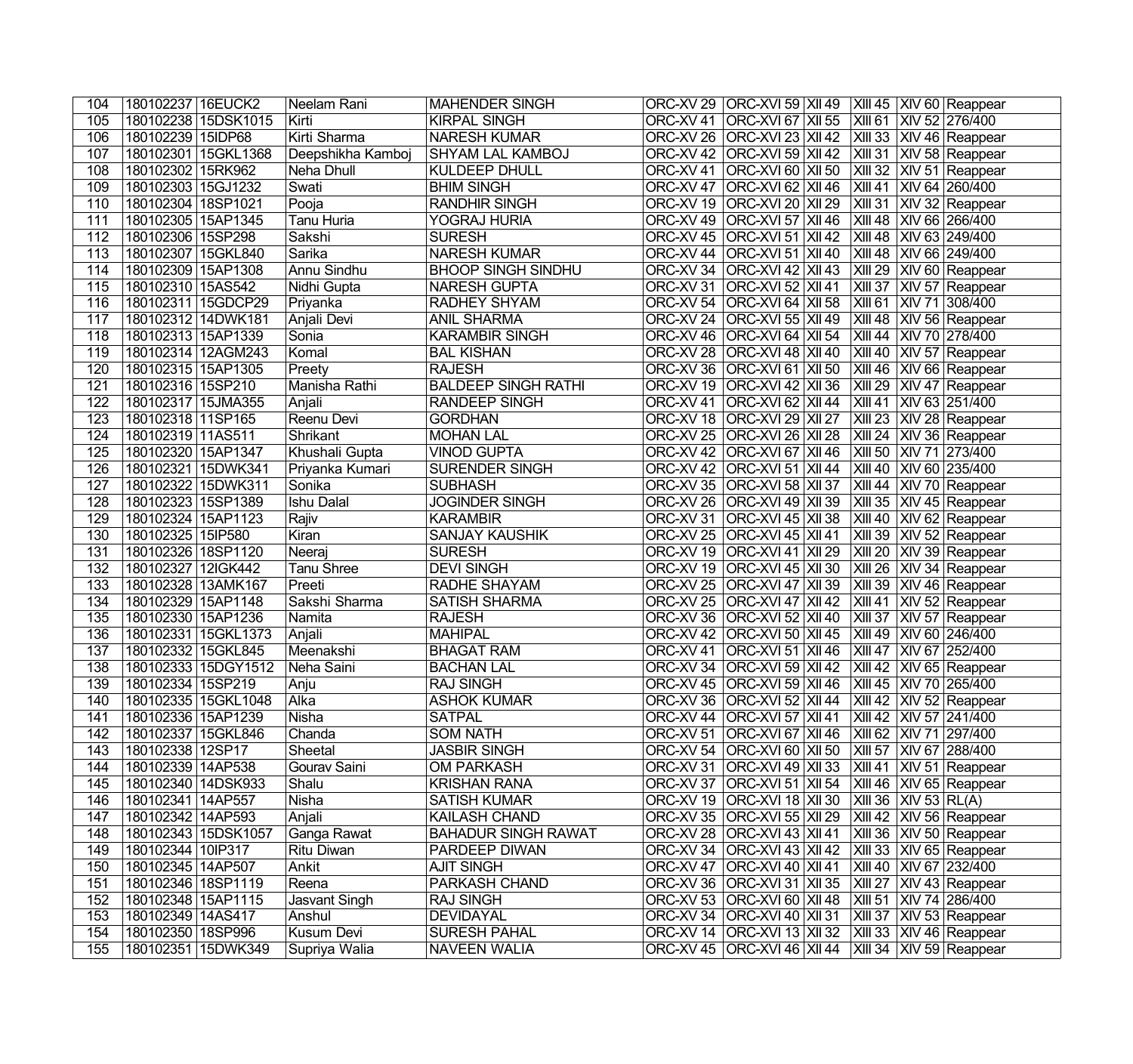| 156 | 180102352 15AP1192 | Madhu                     | <b>RAJESH RAV</b>          |                      |                                            | ORC-XV 32 ORC-XVI 51 XII 42 XIII 30 XIV 57 Reappear |
|-----|--------------------|---------------------------|----------------------------|----------------------|--------------------------------------------|-----------------------------------------------------|
| 157 | 180102353 15DWK351 | Aashta Sharma             | ANIL KUMAR SHARMA          | ORC-XV 35            |                                            | ORC-XVI 43 XII 42 XIII 33 XIV 49 Reappear           |
| 158 | 180102354 15DSK953 | Rouble                    | <b>RAM KUMAR</b>           |                      | ORC-XV 34   ORC-XVI 42   XII 40            | XIII 33 XIV 58 Reappear                             |
| 159 | 180102356 14AP512  | Krishan Kumar             | <b>NIRMAL SINGH</b>        |                      | ORC-XV 41   ORC-XVI 34   XII 41            | XIII 38 XIV 53 Reappear                             |
| 160 | 180102357 12AS689  | Kajal                     | <b>ASHOK KUMAR</b>         |                      | ORC-XV 16 ORC-XVI 30 XII 19                | XIII 19 XIV 23 Reappear                             |
| 161 | 180102358 15DWK216 | Nisha Devi                | <b>JOGINDER KUMAR</b>      | ORC-XV 30            | <b>ORC-XVI 47 XII 46</b>                   | XIII 40 XIV 52 Reappear                             |
| 162 | 180102359 15DWK251 | Diksha                    | PARAMJEET SINGH            | ORC-XV 41            | <b>ORC-XVI</b> 48   XII 41                 | XIII 38 XIV 61 Reappear                             |
| 163 | 180102360 13GWK646 | Anjali                    | <b>SUNIL DUTT</b>          | ORC-XV31             | $ ORC-XVI 25 XII 29$                       | XIII 25   XIV 47   Reappear                         |
| 164 | 180102361 15SP216  | Madhu Saini               | <b>SURESH SAINI</b>        |                      | ORC-XV 18 ORC-XVI 29 XII 39                | XIII 19 XIV 39 Reappear                             |
| 165 | 180102362 18SP997  | Nisha                     | <b>RAJESH DISODIA</b>      |                      | ORC-XV 20   ORC-XVI 18   XII 27            | XIII 27 XIV 35 Reappear                             |
| 166 | 180102363 18SP1020 | Gunjan Pruthi             | <b>ASHOK KUMAR PRUTHI</b>  | ORC-XV 0             | ORC-XVI 0<br> X  0                         | XIII0<br>XIV 0 Absent                               |
| 167 | 180102364 17IP1117 | Geetanjali                | <b>JASWANT SINGH</b>       |                      | ORC-XV 14 ORC-XVI 16 XII 36                | XIII 15 XIV 24 Reappear                             |
| 168 | 180102401 15MY238  | Vandana                   | <b>DHARMPAL</b>            |                      | ORC-XV 46 ORC-XVI 67 XII 45                | XIII 51 XIV 70 279/400                              |
| 169 | 180102402 15MY239  | Yashu Verma               | <b>RADHEY SHYAM</b>        |                      | ORC-XV 61 ORC-XVI 70 XII 58                | XIII 60 XIV 78 327/400                              |
| 170 | 180102403 15MY220  | Neha Saini                | <b>NARENDER</b>            | ORC-XV63             | <b>ORC-XVI 69 XII 58</b>                   | XIII 55 XIV 78 323/400                              |
| 171 | 180102404 15MY217  | <b>Diksha</b>             | <b>ASHOK KUMAR GUSAIN</b>  | ORC-XV 59            | ORC-XVI 67   XII 53                        | XIII 50 XIV 75 304/400                              |
| 172 | 180102405 15DGY360 | Sharda                    | <b>RAMESH KUMAR</b>        | ORC-XV 57            | $ORC-XVI$ 61 $XII$ 54                      | XIII 47<br>XIV 67 286/400                           |
| 173 | 180102406 15GCC515 | Komal Sharma              | <b>PARDEEP KUMAR</b>       | ORC-XV <sub>52</sub> | <b>ORC-XVI 57 XII 50</b>                   | XIII 51 XIV 71 281/400                              |
| 174 | 180102407 15GCC475 | Pooja Kataria             | <b>SATPAL</b>              | ORC-XV 39            | ORC-XVI 56   XII 43                        | XIII 45 XIV 59 242/400                              |
| 175 | 180102408 15MY109  | Raman Saini               | <b>BALKISHAN</b>           | ORC-XV 53            | ORC-XVI 66   XII 53                        | XIII 49   XIV 72   293/400                          |
| 176 | 180102409 15MY89   | Deep Chand                | <b>JASWANT SINGH</b>       | ORC-XV48             | ORC-XVI 59   XII 48                        | XIII 50 XIV 70 275/400                              |
| 177 | 180102410 15GC681  | Vishal                    | <b>AMARNATH</b>            | ORC-XV 40            | <b>ORC-XVI 49 XII 44</b>                   | XIII 55 XIV 68 256/400                              |
| 178 | 180102411 15MY1289 | Ayushi                    | MAHESH CHANDRA AGRAWAL     | ORC-XV <sub>52</sub> | <b>ORC-XVI 68 XII 53</b>                   | XIII 51 XIV 72 296/400                              |
| 179 | 180102412 15DGY315 | Pratibha                  | <b>SHYAM LAL</b>           | ORC-XV 44            | <b>ORC-XVI 52 XII 42</b>                   | XIII 45 XIV 62 245/400                              |
| 180 | 180102413 15SDA564 | Parul                     | <b>SATISH KUMAR</b>        | ORC-XV 59            | $ORC-XVI$ 53 XII 51                        | XIII 47 XIV 71 281/400                              |
| 181 | 180102414 15AKS310 | Deepika                   | <b>RAGHBIR SINGH</b>       |                      | ORC-XV 64   ORC-XVI 62   XII 51            | XIII 43  XIV 72   292/400                           |
| 182 | 180102415 15MY33   | Vaishali Saini            | <b>GURMEET SAINI</b>       |                      | ORC-XV 66   ORC-XVI 63   XII 61            | XIII 52 XIV 73 315/400                              |
| 183 | 180102416 15MY43   | <b>Babita</b>             | <b>PARVEEN KUMAR</b>       |                      | ORC-XV 57 ORC-XVI 64 XII 59                | XIII 52 XIV 62 294/400                              |
| 184 | 180102417 15MY1253 | Vinita                    | <b>BRIJ BHUSHAN</b>        |                      | ORC-XV 44   ORC-XVI 60   XII 48            | XIII 43 XIV 70 265/400                              |
| 185 | 180102418 14MY1337 | Shilpa Kalyaniya          | <b>DALIP KALYANIYA</b>     |                      | ORC-XV 15 ORC-XVI 35 XII 36                | XIII 22 XIV 38 Reappear                             |
| 186 | 180102419 15MY192  | Urvashi Sharma            | <b>KARAMPAL SHARMA</b>     |                      | ORC-XV 48 ORC-XVI 53 XII 45                | XIII 54 XIV 66 266/400                              |
| 187 | 180102420 15GCN598 | Shiwani                   | <b>PAWAN KUMAR</b>         | ORC-XV 50            | <b>ORC-XVI 61 XII 53</b>                   | XIII 54 XIV 64 282/400                              |
| 188 | 180102421 15MY46   | Nancy Walia               | <b>ASHWANI KUMAR WALIA</b> | ORC-XV <sub>51</sub> | <b>ORC-XVI 61 XII 51</b>                   | XIII 48 XIV 69 280/400                              |
| 189 | 180102422 15KMD294 | Sonia Devi                | <b>SUBE SINGH</b>          | ORC-XV 46            | $ ORC-XVI$ 61 $ XII$ 43                    | XIII 43  XIV 59   252/400                           |
| 190 | 180102423 15DGY503 | Neelam Rani               | <b>SOHAN LAL</b>           | ORC-XV 46            | <b>ORC-XVI 55 XII 42</b>                   | XIII 39 XIV 63 245/400                              |
| 191 | 180102424 15GCN579 | Sheetal Dhiman            | <b>PARVEEN KUMAR</b>       |                      | ORC-XV 39 ORC-XVI 61 XII 46                | XIII 42 XIV 62 250/400                              |
| 192 | 180102425 15MY38   | Ankita Dua                | <b>SANJEEV DUA</b>         |                      |                                            | ORC-XV 60 ORC-XVI 61 XII 52 XIII 48 XIV 66 287/400  |
| 193 | 180102426 15MY42   | Aditi Singh               | NAND LAL SINGH             |                      | ORC-XV 58 ORC-XVI 66 XII 55                | XIII 51  XIV 66   296/400                           |
| 194 | 180102427 15MY35   | Khushboo                  | <b>MAHESH SAWHNEY</b>      |                      | ORC-XV 57   ORC-XVI 67   XII 62            | XIII 61 XIV 66 313/400                              |
| 195 | 180102428 15KMD296 | Poonam Rani               | <b>ROSHAN LAL GARG</b>     |                      | ORC-XV 55 ORC-XVI 62 XII 55                | XIII 48 XIV 69 289/400                              |
| 196 | 180102429 15MY244  | Priyanka Bhatia           | <b>RAM PARKASH</b>         |                      | ORC-XV 56   ORC-XVI 67   XII 53            | XIII 52 XIV 74 302/400                              |
| 197 | 180102430 15DMK327 | Tejaswini                 | <b>RAVINDER KUMAR</b>      | ORC-XV 50            | $ ORC-XVI$ 60 $ XII$ 49                    | XIII 52 XIV 66 277/400                              |
| 198 | 180102431 15DGY498 | Malika Chopra             | KIMATPAL CHOPRA            | ORC-XV 51            | $ {\sf ORC\text{-}XVI}$ 59 $ {\sf XII}$ 57 | XIII 46  XIV 68   281/400                           |
| 199 | 180102432 15MY158  | Sheetal Dhiman            | <b>SUKHBIR DHIMAN</b>      |                      | ORC-XV 45   ORC-XVI 54   XII 47            | XIII 47  XIV 65   258/400                           |
| 200 | 180102433 15DGY291 | Swati Dhiman              | <b>RAMBHOOL</b>            |                      | ORC-XV 46   ORC-XVI 54   XII 48            | XIII 40  XIV 62   248/400                           |
| 201 | 180102434 15RK959  | Arushi                    | NARENDER BANSAL            |                      | ORC-XV 36   ORC-XVI 47   XII 50            | XIII 34   XIV 58   Reappear                         |
| 202 | 180102435 15MY237  | Shweta                    | <b>SANJEEV KUMAR</b>       |                      | ORC-XV 64   ORC-XVI 67   XII 56            | XIII 56 XIV 74 317/400                              |
| 203 | 180102436 13DAP358 | Rajni Singla              | <b>OM PARKASH</b>          |                      | ORC-XV 52   ORC-XVI 60   XII 61            | XIII 51  XIV 74   298/400                           |
| 204 | 180102437 13DAP512 | Jyoti                     | <b>MITTAR SEN</b>          |                      | ORC-XV 42 ORC-XVI 59 XII 52                | XIII 49 XIV 68 270/400                              |
| 205 | 180102438 15DMK329 | Sakshi                    | <b>BHUPINDER SINGH</b>     |                      | ORC-XV 57 ORC-XVI 67 XII 55                | XIII 59 XIV 68 306/400                              |
| 206 | 180102439 15DMK321 | Swati Devi                | <b>SHALANDER KUMAR</b>     |                      | ORC-XV 39 ORC-XVI 58 XII 50                | XIII 48 XIV 63 258/400                              |
| 207 | 180102440 15DGY387 | <b>Chanchal Choudhary</b> | <b>RAMBEER CHOUDHARY</b>   |                      | ORC-XV 52 ORC-XVI 63 XII 48                | XIII 50 XIV 53 266/400                              |